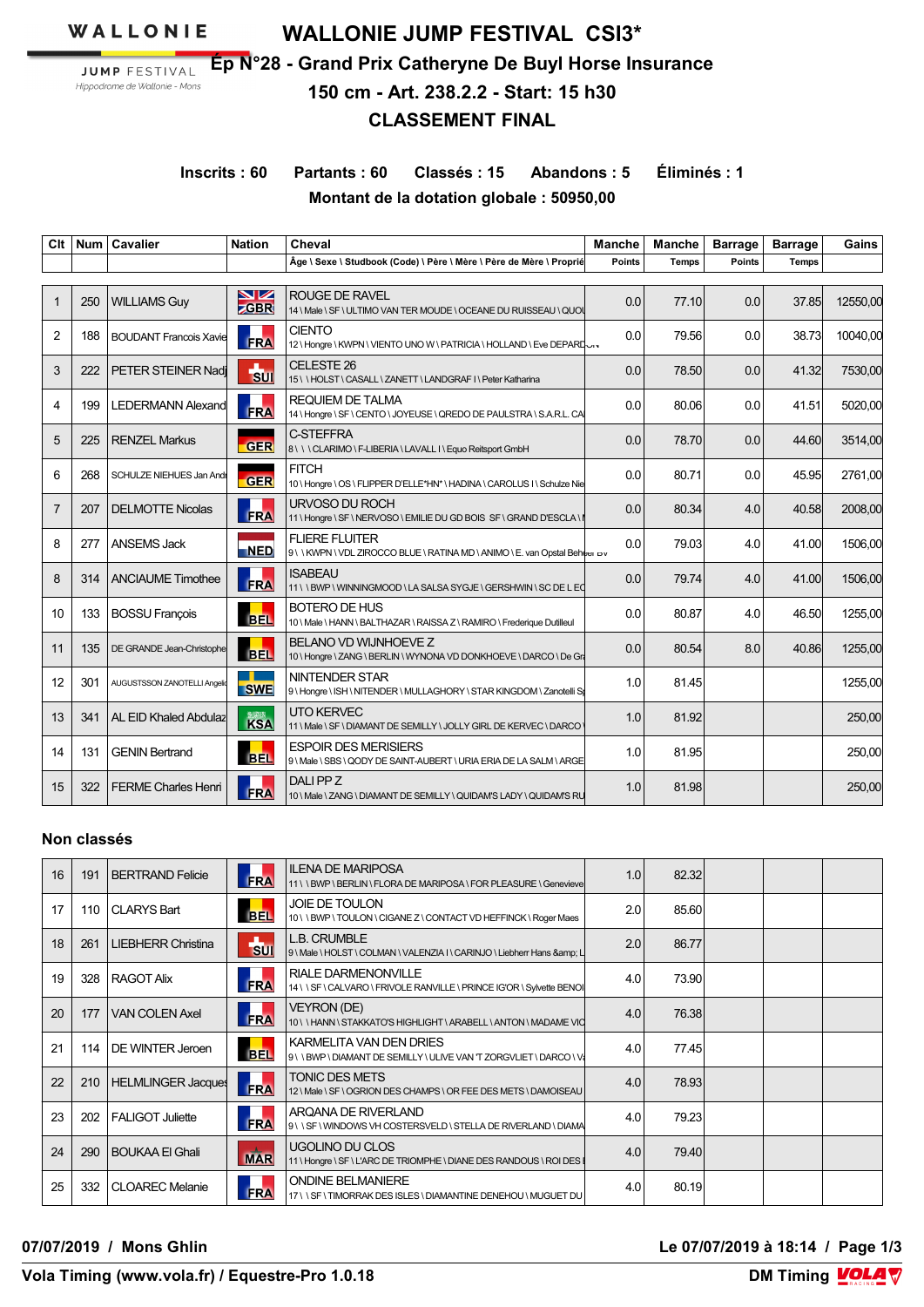### **WALLONIE JUMP FESTIVAL CSI3\* Ép N°28 - Grand Prix Catheryne De Buyl Horse Insurance 150 cm - Art. 238.2.2 - Start: 15 h30 CLASSEMENT FINAL**

| Clt |     | Num   Cavalier                       | <b>Nation</b>  | Cheval                                                                                          | Manche        | Manche       | <b>Barrage</b> | <b>Barrage</b> | Gains |
|-----|-----|--------------------------------------|----------------|-------------------------------------------------------------------------------------------------|---------------|--------------|----------------|----------------|-------|
|     |     |                                      |                | Âge \ Sexe \ Studbook (Code) \ Père \ Mère \ Père de Mère \ Proprié                             | <b>Points</b> | <b>Temps</b> | <b>Points</b>  | <b>Temps</b>   |       |
| 26  | 194 | <b>BOHREN Clement</b>                | <b>FRA</b>     | ACROBATE DE L'HERSE<br>13 \ Hongre \ SBS \ KASHMIR VAN SCHUTTERSHOF \ REBECCA DE L'HER          | 4.0           | 80.52        |                |                |       |
| 27  | 142 | STACQUEZ Sonia                       | <b>BEL</b>     | ECLINSCO DE L'O<br>9\Hongre\SBS\CLINTON\GLAMOUR EAU BLANCHE\OLISCO\Sonia Stacquez               | 4.0           | 80.89        |                |                |       |
| 28  | 335 | AL MUHAIRI Abdullah Humaid           | <b>UAE</b>     | <b>DENITHA</b><br>11 \ Hongre \ KWPN \ VINGINO \ ODETTE \ GOODWILL \ AI Shira'aa Stables        | 5.0           | 81.55        |                |                |       |
| 29  | 138 | <b>GOOSSENS Brecht</b>               | <b>BEL</b>     | <b>GOODWILL</b><br>13 \ Hongre \ BWP \ FOR PLEASURE \ DAISY \ DARCO \ Stal Brecht Goossens      | 5.0           | 81.68        |                |                |       |
| 30  | 351 | <b>LEMMEN Patrick</b>                | <b>NED</b>     | <b>IDEAAL</b><br>11 \ Hongre \ BWP \ ANDIAMO \ A. VAANTJE R. \ CARINJO \ H. Jacobs &            | 5.0           | 81.94        |                |                |       |
| 31  | 231 | <b>BUTLER Alexander</b>              | <b>IRL</b>     | <b>CHILLIB</b><br>12 \ Male \ KWPN \ BERLIN \ WIEMINKA \ CARDENTO \ L.C.J. Berben               | 5.0           | 83.14        |                |                |       |
| 32  | 282 | <b>AL AHRACH Ali</b>                 | <b>MAR</b>     | USA DE RIVERLAND                                                                                | 5.0           | 83.19        |                |                |       |
| 33  | 296 | <b>OUADDAR Abdelkebir</b>            | <b>MAR</b>     | DINO W<br>11 \ Hongre \ KWPN \ BERLIN \ LIFE STYLE Z \ L'AMOUR Z \ SM LE ROI MOH                | 5.0           | 83.41        |                |                |       |
| 34  | 342 | <b>LYNCH Denis</b>                   | <b>IRL</b>     | <b>GUN POWDER</b><br>9\Hongre\\ECONOON VAN HET LINDEHOF\CARETTA M.H. 2\CARETA                   | 5.0           | 83.43        |                |                |       |
| 35  | 307 | <b>SLATTERY Sofie</b>                | <b>IRL</b>     | VALENTINE DU BOIS PINCHET<br>14 \\\ARPAD DES SIX CENSES, SBS \KARATA DU BOIS MADAME, SBS        | 6.0           | 87.51        |                |                |       |
| 36  | 144 | <b>STALPAERT Gaetan</b>              | <b>BEL</b>     | <b>EVELIEN</b><br>10\\KWPN\NABABDEREVE\BELIEVEINLIEFHEBBER\PATANT\Equi                          | 8.0           | 80.51        |                |                |       |
| 37  | 274 | <b>PLATE Julia</b>                   | <b>GER</b>     | <b>QUIDAM'S ROSE</b><br>9 \ Hongre \ OLDBG \ QUIDAM \ POLYGOLD \ POLYDOR \ Plate, Ulf           | 8.0           | 95.59        |                |                |       |
| 38  | 121 | <b>MERTENS Hanne</b>                 | <b>BEL</b>     | <b>BRUNELLO DI FER</b><br>11 \ Hongre \ AES \ BAMAKO DE MUZE \ FERLY DE MUZE \ CALATO \ Jan M   | 9.0           | 81.06        |                |                |       |
| 39  | 275 | <b>AGUIRRE Mariel Victor</b>         | <b>MEX</b>     | CATWALK 22<br>12 \ Hongre \ HOLST \ CATOKI \ MELENA \ COROFINO I \ Quintin Jansen               | 9.0           | 82.80        |                |                |       |
| 40  | 102 | MISRAOUI Sofian                      | Atc            | <b>ARLEM ANDALOU</b><br>9 \ Male \ SF \ BALOUBET DU ROUET \ SALSA ANDALOUSE \ EPHEBE FOR        | 9.0           | 82.82        |                |                |       |
| 41  | 186 | ROBERT Benjamin                      | FRA            | UPPERCUT DE BAY<br>11 \ Male \ SF \ DIAMANT DE SEMILLY \ FUNDY BAY \ VULCAIN D'HELBY \ N        | 9.0           | 84.02        |                |                |       |
| 42  | 181 | <b>COTTARD Gregory</b>               | FRA            | <b>BIBICI</b><br>8\\SF\NORMAN PRE NOIR\UELEME SF\NELFO DU MESNIL\PAILLOT                        | 9.0           | 84.68        |                |                |       |
| 43  | 213 | <b>THIRY Manuel</b>                  | <b>BEL</b>     | <b>CACHACA</b><br>12 \\COLTAIRE Z\DEUZELLE\REVE D'ELLE\Laura ROQUET PUIGNER                     | 10.0          | 85.22        |                |                |       |
| 44  |     | 323   HENNEQUIN Stephani             | <b>FRA</b>     | AMSTRONG DE MOYON<br>9 \ Male \ SF \ ROCK'N ROLL SEMILLY \ OPALINE DE MOYON \ CALYPSO D         | 10.0          | 85.28        |                |                |       |
| 45  | 288 | <b>BENNANI SMIRES Abdeslam</b>       | <b>MAR</b>     | SAPHIR DES CHAYOTTES<br>13 \Hongre \ SF \DIAMANT DE SEMILLY \ IRRESISTIBLE DU CHANU \ QUIT      | 10.0          | 86.83        |                |                |       |
| 46  | 145 | <b>SYMONS Hannes</b>                 | <b>BEL</b>     | <b>JUGANA</b><br>10 \ \ BWP \ \ \ \ Marc Bellemans (10406504)                                   | 10.0          | 87.58        |                |                |       |
| 47  | 170 | MODOLO ZANOTELLI Marlon              | <b>BRA</b>     | <b>J-FIGYELEM</b><br>10 \ \ BWP \ VINGINO \ OR-ANIMO \ ANIMO \ DB Aguirre Monica                | 12.0          | 79.55        |                |                |       |
| 48  | 119 | <b>LENCHANT Leinny</b>               | <b>BEL</b>     | <b>ISY BOY DE L'ESPOIR</b><br>11 \ Hongre \ BWP \ \ \ \ Leinny Lenchant                         | 13.0          | 82.72        |                |                |       |
| 49  | 151 | <b>GOFFIN Antoine</b>                | <b>BEL</b>     | <b>EASY BOY</b><br>15 \ Hongre \ BWP \ VIGO D ARSOUILLES STX \ UREKA \ HEARTBREAKER             | 13.0          | 83.30        |                |                |       |
| 50  | 116 | <b>GIERECH Odile</b>                 | <b>BEL</b>     | CLASSICO VAN DE HELLE<br>11 \ Hongre \ HOLST \ CLEARWAY \ RIOLETTA \ CORONADO 3 \ Stoeterij Va  | 13.0          | 83.48        |                |                |       |
| 51  | 172 | DE LA BOIXIERE RUBIO Gaspar          | <b>ESP</b>     | <b>ARZEL KERFONTAINE</b><br>9 \ Hongre \ \ PARAMO K \ HATAHALIE DE KERGOZ \ \ Georges Gaspar DE | 14.0          | 85.82        |                |                |       |
| 52  | 259 | <b>LAROCCA Matias</b>                | $\frac{1}{30}$ | ROUGE PIERREVILLE<br>14 \ Hongre \ SF \ ULTIMO VAN TER MOUDE \ TENDRE GIRL \ NARCOS II \.       | 14.0          | 87.79        |                |                |       |
| 53  | 293 | <b>BOURGUIGNON Vincent Zacharias</b> | <b>MAR</b>     | <b>ISAURA PRACHT</b><br>11\\BWP\DOUGLAS\KALICHA PRACHT\PACHAT II\Don Leys                       | 21.0          | 99.47        |                |                |       |
| 54  | 249 | PEREZ RESENDI Juan Carlos            | <b>MEX</b>     | EURO BOY<br>10 \ Hongre \ KWPN \ CALVARO F.C. \ AFRICA \ SILVERSTONE \ Deluxe Spo               | 30.0          | 102.03       |                |                |       |

**07/07/2019 / Mons Ghlin Le 07/07/2019 à 18:14 / Page 2/3**